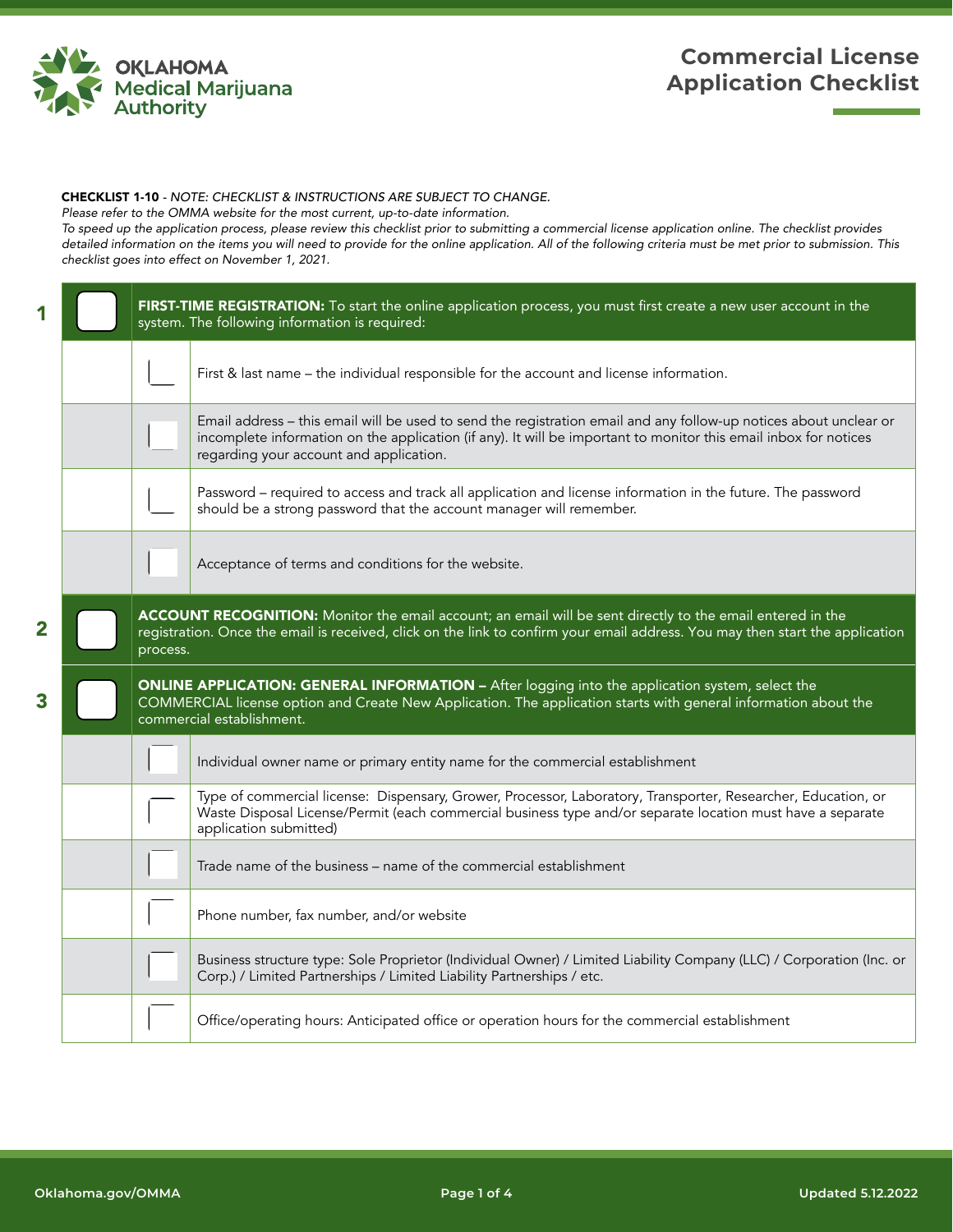|   |  | ONLINE APPLICATION: ALL OWNERS AND PRINCIPAL OFFICERS - See Title 63 at Sections 421, 422 and 423, OAC<br>310:681-5-3, and 63 O.S. 427.14. For each qualifying owner and members, managers, and board members, the following<br>information must be provided. |
|---|--|---------------------------------------------------------------------------------------------------------------------------------------------------------------------------------------------------------------------------------------------------------------|
|   |  | Name - first, middle, last and suffix                                                                                                                                                                                                                         |
|   |  | Phone number and email                                                                                                                                                                                                                                        |
|   |  | Type of ID Document being uploaded - OK Driver's License / OK State ID / Passport / Tribal ID                                                                                                                                                                 |
|   |  | ID number & ID expiration date                                                                                                                                                                                                                                |
|   |  | Date of birth                                                                                                                                                                                                                                                 |
|   |  | Entity or Entities in which this person has affiliation                                                                                                                                                                                                       |
|   |  | Direct and indirect ownership shares by entity or entities defined above                                                                                                                                                                                      |
|   |  | Relationship to licensee, i.e. member, manager, board member, or owner. For relationships in sub-entities with an<br>ownership interest in the applicant please list "owner"                                                                                  |
|   |  | Residence address (Street Address, Apt#, City, State, Zip)                                                                                                                                                                                                    |
|   |  | Mailing address if different (Street Address, Apt#, City, State, Zip)                                                                                                                                                                                         |
| 5 |  | <b>ONLINE APPLICATION: LOCATION INFORMATION - Information specific to the physical location.</b>                                                                                                                                                              |
|   |  | Physical address of the commercial establishment - Street Address, Unit Number, City, County, State, Zip                                                                                                                                                      |
|   |  | GPS coordinates (latitude & longitude) of the physical location of the commercial establishment (you may search<br>for a GPS coordinate finder on the internet & type in the address)                                                                         |
|   |  | Mailing address for the establishment (if different) - Street Address, Unit Number, City, State, Zip                                                                                                                                                          |
| 6 |  | <b>ONLINE APPLICATION: PRIMARY CONTACT AND REGISTERED AGENT - Registered Agent is found on the</b><br>Certificate of Good Standing for those businesses with that requirement.                                                                                |
|   |  |                                                                                                                                                                                                                                                               |
|   |  | Primary point of contact (PPOC) name (First, Middle, Last, Suffix)                                                                                                                                                                                            |
|   |  | PPOC title                                                                                                                                                                                                                                                    |
|   |  | PPOC phone number                                                                                                                                                                                                                                             |
|   |  | PPOC email                                                                                                                                                                                                                                                    |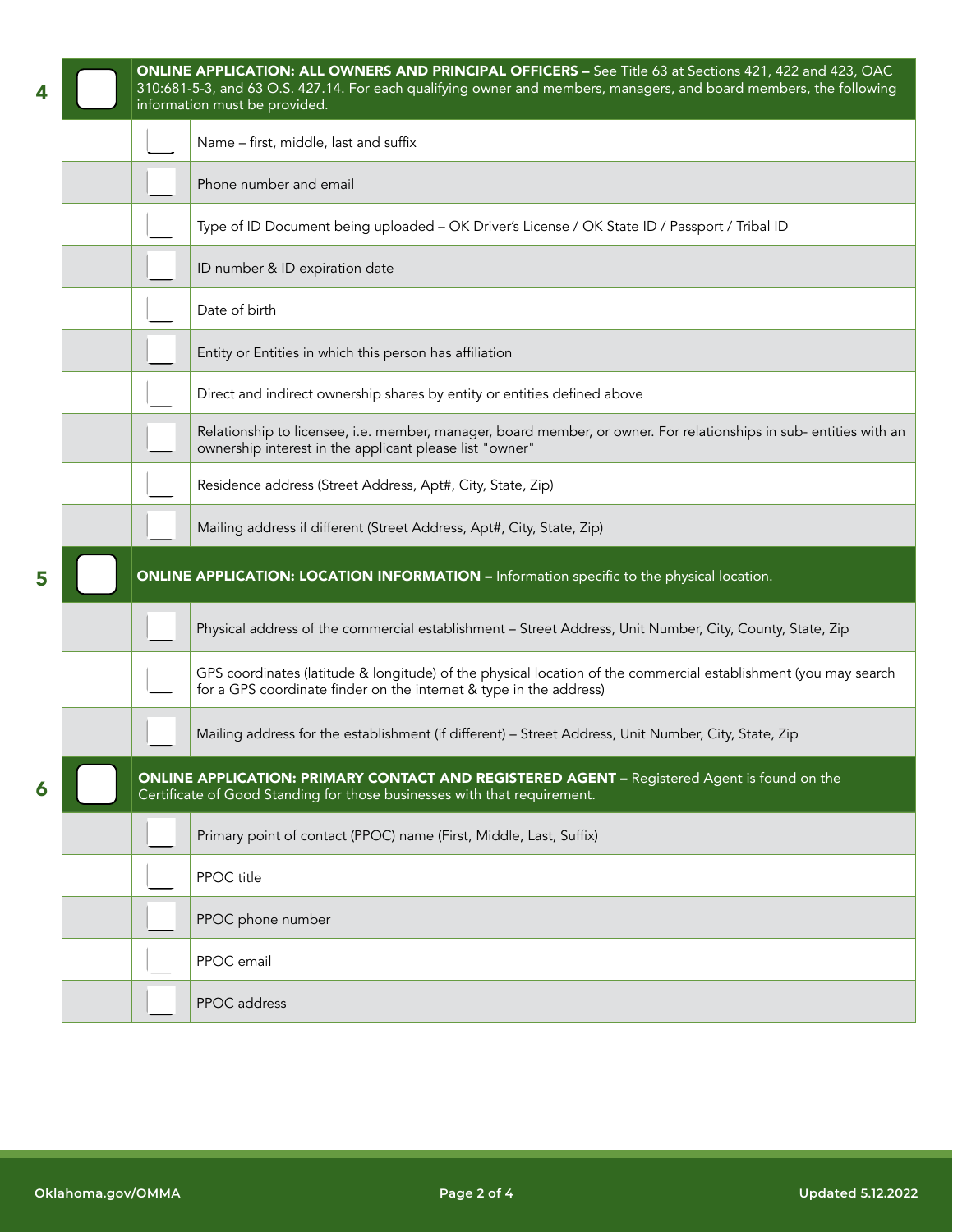| 7. ONLINE APPLICATION: QUESTIONS & VERIFICATIONS |                                                                                                                                                                                                                                                                                                                                                                                              |  |
|--------------------------------------------------|----------------------------------------------------------------------------------------------------------------------------------------------------------------------------------------------------------------------------------------------------------------------------------------------------------------------------------------------------------------------------------------------|--|
|                                                  | Do you attest that the commercial entity will not be located on tribal lands?                                                                                                                                                                                                                                                                                                                |  |
|                                                  | On behalf of the commercial establishment, do you pledge not to divert marijuana to any individual or entity that<br>is not lawfully entitled to possess marijuana?                                                                                                                                                                                                                          |  |
|                                                  | Do you attest you are authorized to make application on behalf of the applicant?                                                                                                                                                                                                                                                                                                             |  |
|                                                  | Do you attest that the information provided in this application is true and correct?                                                                                                                                                                                                                                                                                                         |  |
|                                                  | Do you understand the name, address, city, county, and phone number of the licensed establishment will be<br>published on the OMMA website?                                                                                                                                                                                                                                                  |  |
|                                                  | If applicable, do you attest that the nearest perimeter wall of the dispensary is at least 1,000 feet from the nearest<br>property line of a public or private school.                                                                                                                                                                                                                       |  |
|                                                  | If applicable, do you attest that the nearest property line of grower's licensed premise is at least 1,000 feet from<br>the nearest property line of a public or private school.                                                                                                                                                                                                             |  |
|                                                  | Do you attest that the business has obtained all applicable local licenses and permits?                                                                                                                                                                                                                                                                                                      |  |
|                                                  | Do you attest that no individual with ownership interest in the business is a sheriff, deputy sheriff, police officer<br>or prosecuting officer, or an officer or employee of OMMA or a municipality in which the commercial entity is<br>located?                                                                                                                                           |  |
|                                                  | I understand it is my responsibility to notify OMMA within 14 days of any transporter agent identification card<br>associated with the transporter license that needs to be terminated. I also understand that I am responsible to<br>destroy or return by mail such identification cards to OMMA within 14 days.                                                                            |  |
|                                                  | I understand that I am responsible for implementing appropriate security measures to deter and prevent the<br>unauthorized entrance into areas containing medical marijuana and/or medical marijuana products and to prevent<br>the theft and diversion of marijuana on all licensed premises and vehicles used for transportation of medical<br>marijuana and/or medical marijuana product. |  |

7